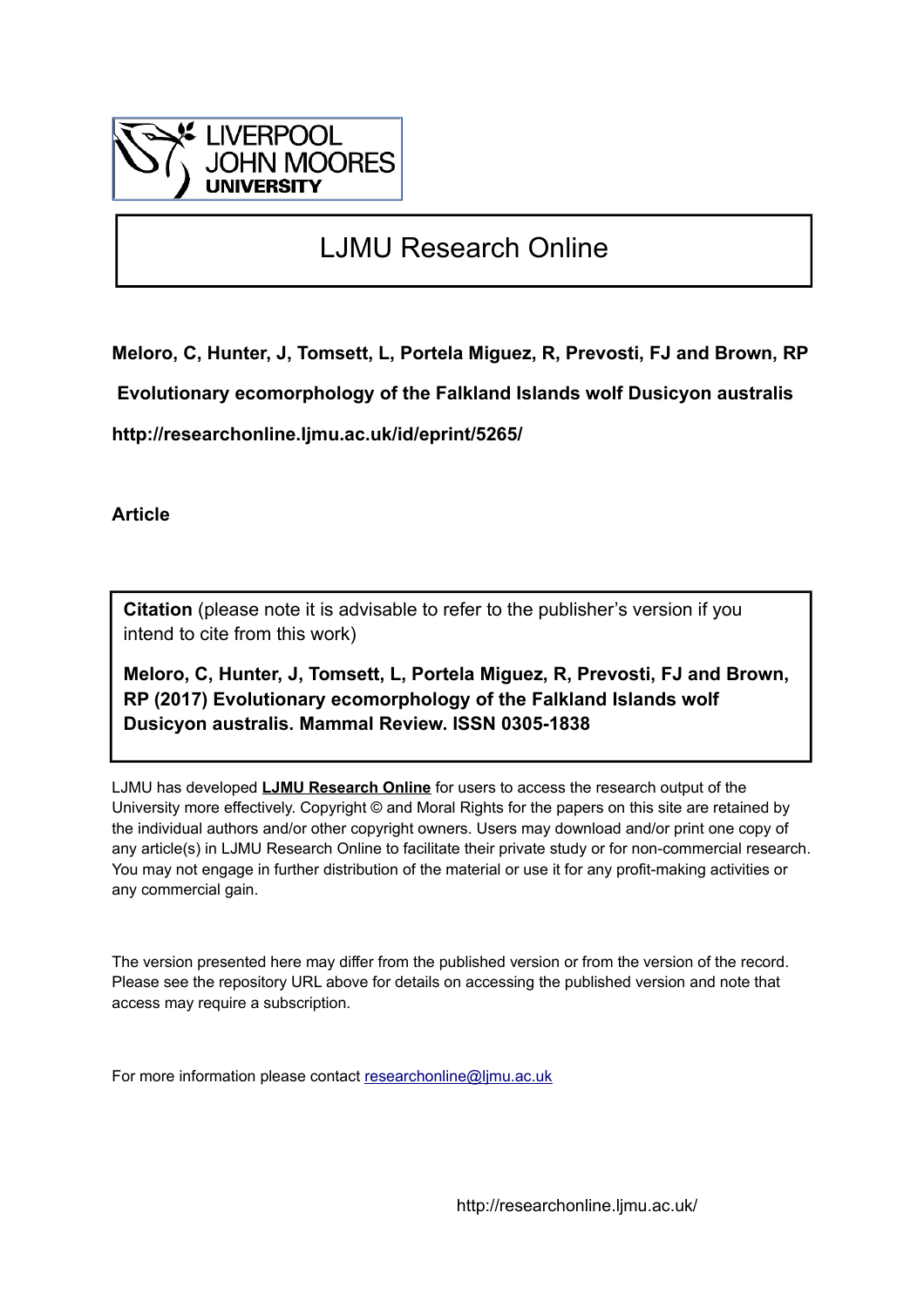## SHORT COMMUNICATION

# **Evolutionary ecomorphology of the Falkland Islands wolf** *Dusicyon australis*

Carlo MELORO\* *Research Centre in Evolutionary Anthropology and Palaeoecology, School of Natural Sciences and Psychology, Liverpool John Moores University, Byrom Street, Liverpool L3 3AF, UK. Email: C.Meloro@ljmu.ac.uk* 

Jonathan HUNTER *Research Centre in Evolutionary Anthropology and Palaeoecology, School of Natural Sciences and Psychology, Liverpool John Moores University, Byrom Street, Liverpool L3 3AF, UK. Email: j.p.hunter@hotmail.co.uk*

Louise TOMSETT *Mammal Section, Life Sciences –Vertebrate Division, The Natural History Museum, Cromwell Road, London SW7 5BD, UK. Email:* 

*l.tomsett@nhm.ac.uk*

Roberto PORTELA-MIGUEZ *Mammal Section, Life Sciences –Vertebrate Division, The Natural History Museum, Cromwell Road, London SW7 5BD, UK. Email: R.Portela-Miguez@nhm.ac.uk* 

Francisco PREVOSTI *Centro Regional de Investigaciones Cientificas y Transferencia Tecnologica (CRILAR), Entre Ríos Mendoza s/n (5301) Anillaco, La Rioja, Argentina. Email: protocyon@hotmail.com*

Richard P. BROWN *Research Centre in Evolutionary Anthropology and Palaeoecology, School of Natural Sciences and Psychology, Liverpool John Moores University, Byrom Street, Liverpool L3 3AF, UK. Email: R.P.Brown@ljmu.ac.uk* 

\*Correspondence Author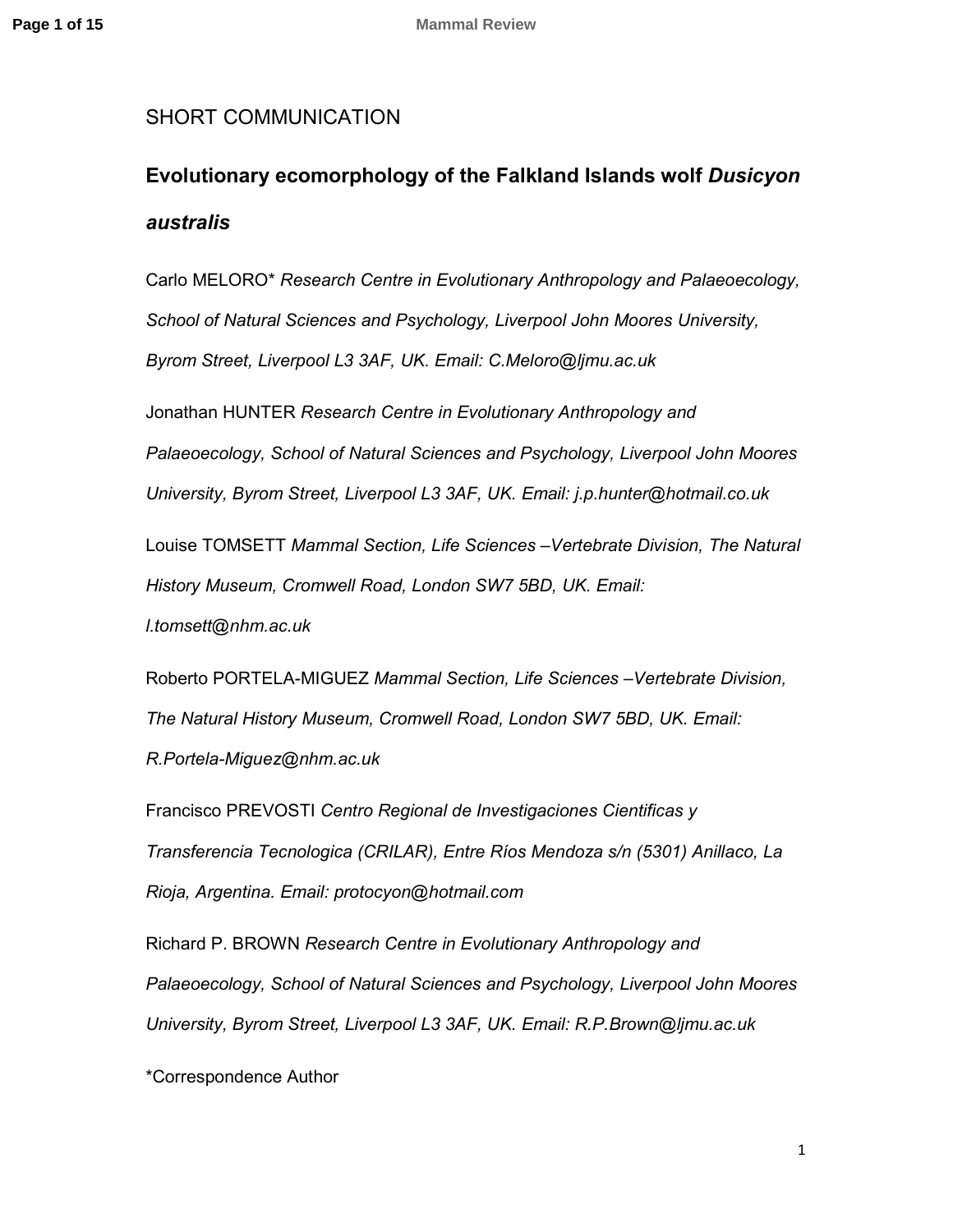## **ABSTRACT**

The Falkland Islands wolf *Dusicyon australis* is an extinct canid that was once the only endemic terrestrial mammal to inhabit the Falkland Islands. There is still a puzzling picture of the morphological adaptations of this wolf that quickly evolved from its mainland fossil ancestor: *Dusicyon avus*. We employ a geometric morphometric approach to identify patterns of skull shape variation in extant canids and *Dusicyon* spp. The Falkland Islands wolf and its fossil ancestor show a more carnivorous feeding morphology than other South American foxes, and they cluster morphologically with jackals. This supports convergence in skull shape between *Dusicyon* and Old World canids, although the convergence is not as strong as that exhibited by their sister hyper and hypocarnivorous taxa.

**Key Words:** canidae, convergence, *Dusicyon*, mandible, skull.

**Running Head**: Evolutionary ecomorphology of Falkland Islands wolf

Submitted: 29 March 2016

Returned for revision: 11 May 2016

Revision accepted: 14 October 2016

Editor: DR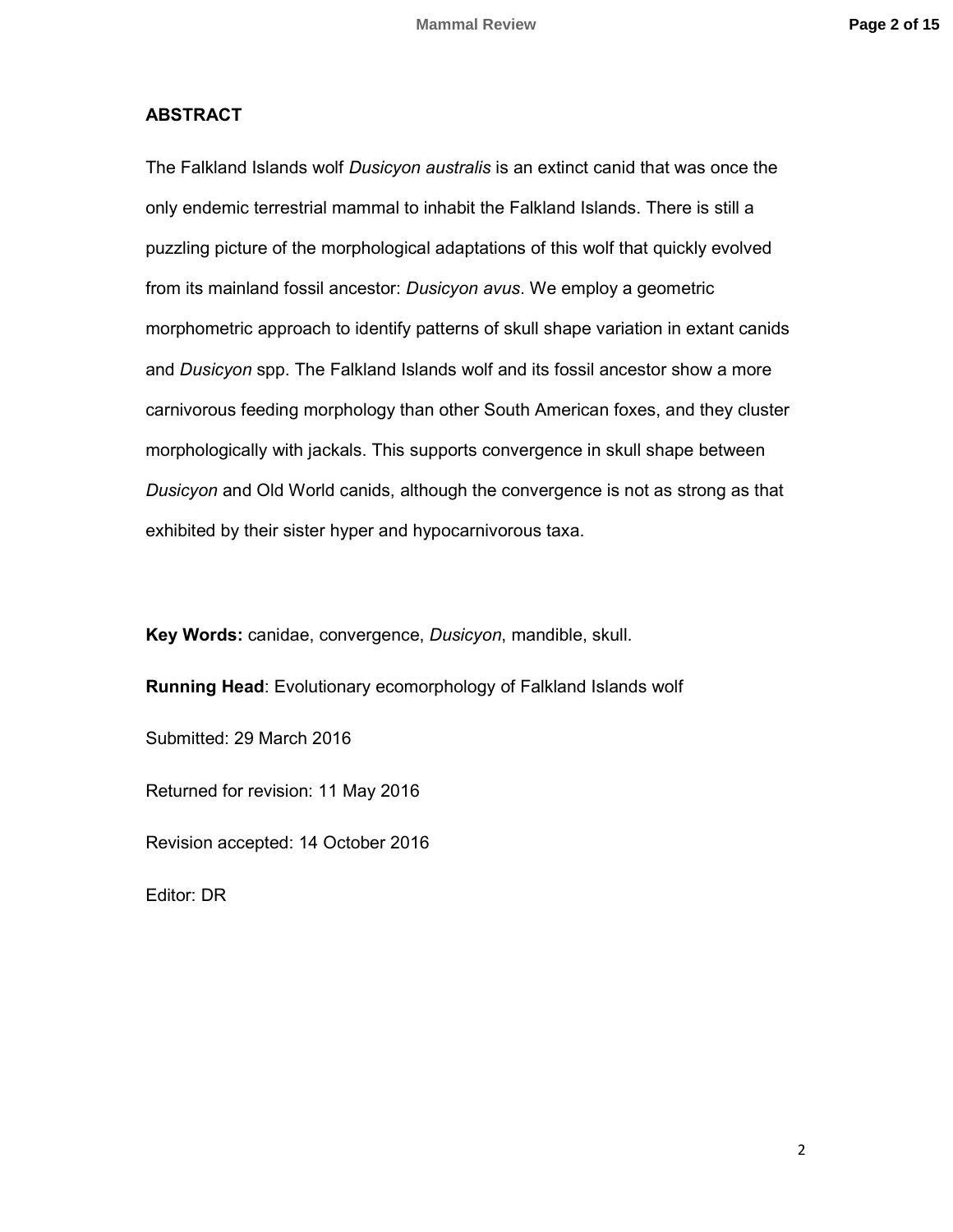#### **INTRODUCTION**

The Falkland Islands wolf *Dusicyon australis*, also known as the warrah, was the only land mammal recorded in the Falkland Islands. It went extinct in approximately 1876, due mainly to human persecution. Recent DNA analyses found that the closest extant relative of the warrah is the maned wolf *Chrysocyon brachyurus* that inhabits mainland South America (Slater et al. 2009a). The wolf's closest fossil relative was *Dusicyon avus* (recorded in Brazil, Argentina and Chile from the late Pleistocene until 3000 years ago), which bore a close similarity to the *Lycalopex* foxes but possibly had a more carnivorous feeding morphology (Prevosti et al. 2011).

Previous morphological comparisons provided a puzzling evolution for the Falkland Islands wolf: Hamilton Smith (1839) was the first to classify this taxon in the genus *Dusicyon* and identified similarities with the coyote *Canis latrans* that were later confirmed by Huxley (1880). Pocock (1913) and Kraglievich (1930) compared *Dusicyon australis* with extant foxes of the genus *Lycalopex.* Other morphological interpretations include the classification by Cabrera (1931) of the warrah as *Canis antarticus,* and the analyses of Clutton-Brock et al. (1976) and Van Gelder (1978) suggesting that *Dusicyon* skull morphology was similar to that of *Canis* spp. Such a mosaic of evolutionary characters led us to question whether the morphology of the Falkland Islands wolf and its ancestor could be better interpreted by simultaneously comparing their cranial and mandibular shape with that of extant canids. Figueirido et al. (2013) demonstrated that crania and mandibles provide stronger insights into feeding adaptations of carnivores if interpreted in conjunction. By looking at these structures using a geometric morphometric framework, we aimed to test first, whether the warrah and its fossil relative show morphological similarities to Old World canid species in the cranium and the mandible; and second, whether such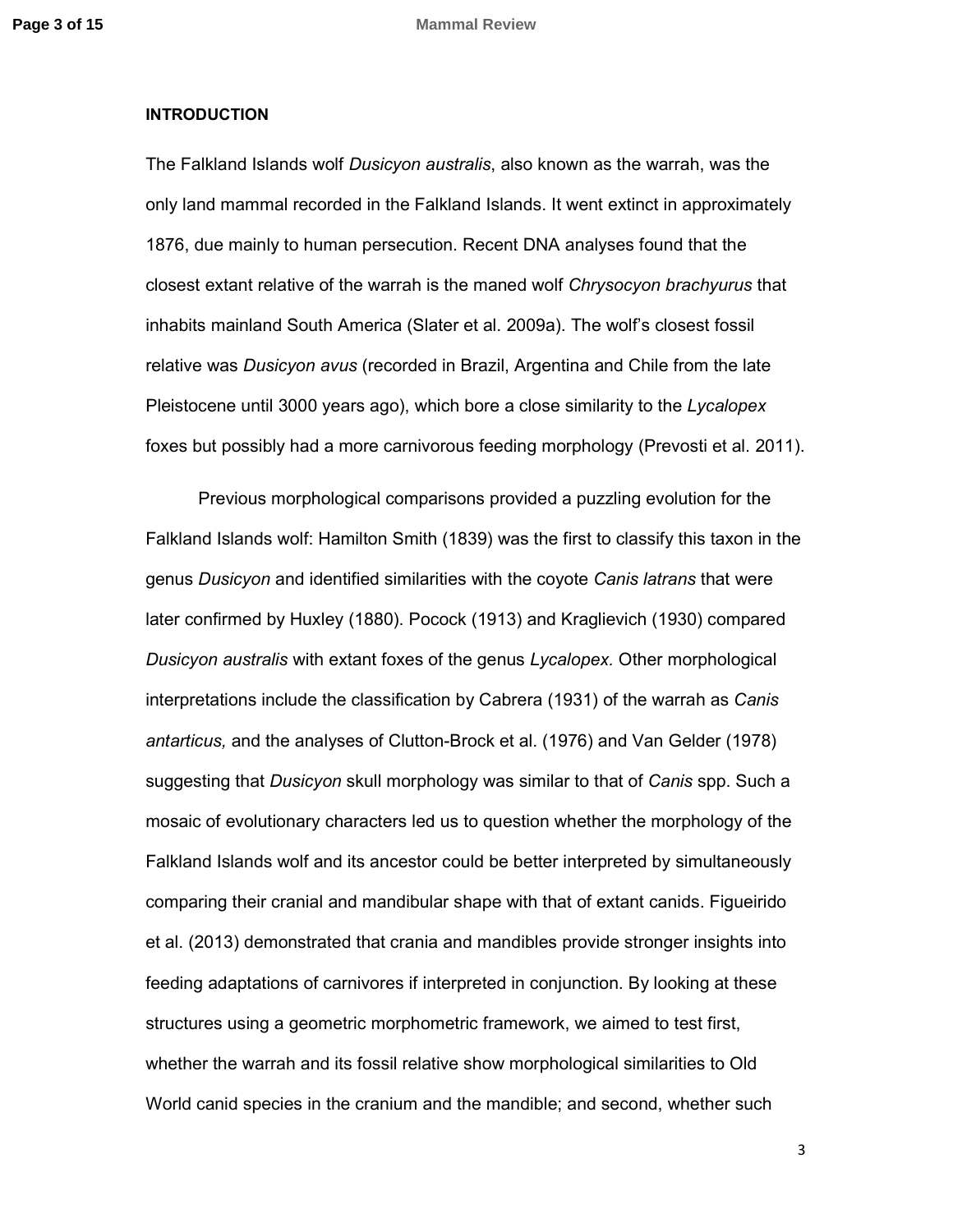similarities are strong enough to support morphological convergence between distantly related canid lineages.

## **METHODS**

We took standard photographs of skulls in ventral view and mandibles in lateral view for 130 specimens belonging to 25 wild canid species (Appendix S1). The software tpsDig2.17 (Rohlf 2015) was used to landmark these images: 15 landmarks were placed on the cranium and 21 landmarks on the mandibles (Fig. 1c, Appendix S2) to describe functionally the areas relevant to feeding adaptations (Meloro 2011; Meloro et al. 2015a).

Generalised Procrustes Analysis was employed to translate, scale and rotate separately the raw landmark coordinates of crania and mandibles (Rohlf & Slice 1990). Coordinates of multiple specimens were averaged per species and the two subsets of shape coordinates were combined to generate rotation-free shape variables inclusive of both the cranium and the mandible shape (the skull shape dataset; Adams 1999). A phylogenetic consensus tree with branch lengths expressing time of divergence was generated following the topology of Lindblad-Toh et al. (2005) and adding the fossil *Dusicyon avus* after Austin et al. 2013 (Appendix S3).

Phylomorphospace was employed to visualise patterns of shape variation between species and identify areas of potential convergence. Unweighted Pair Group Method with Arithmetic Mean (UPGMA) cluster analysis was subsequently performed on procrustes distances to identify patterns of cophenetic similarities in canid skull shape. Taxa potentially convergent with *Dusicyon* spp. were selected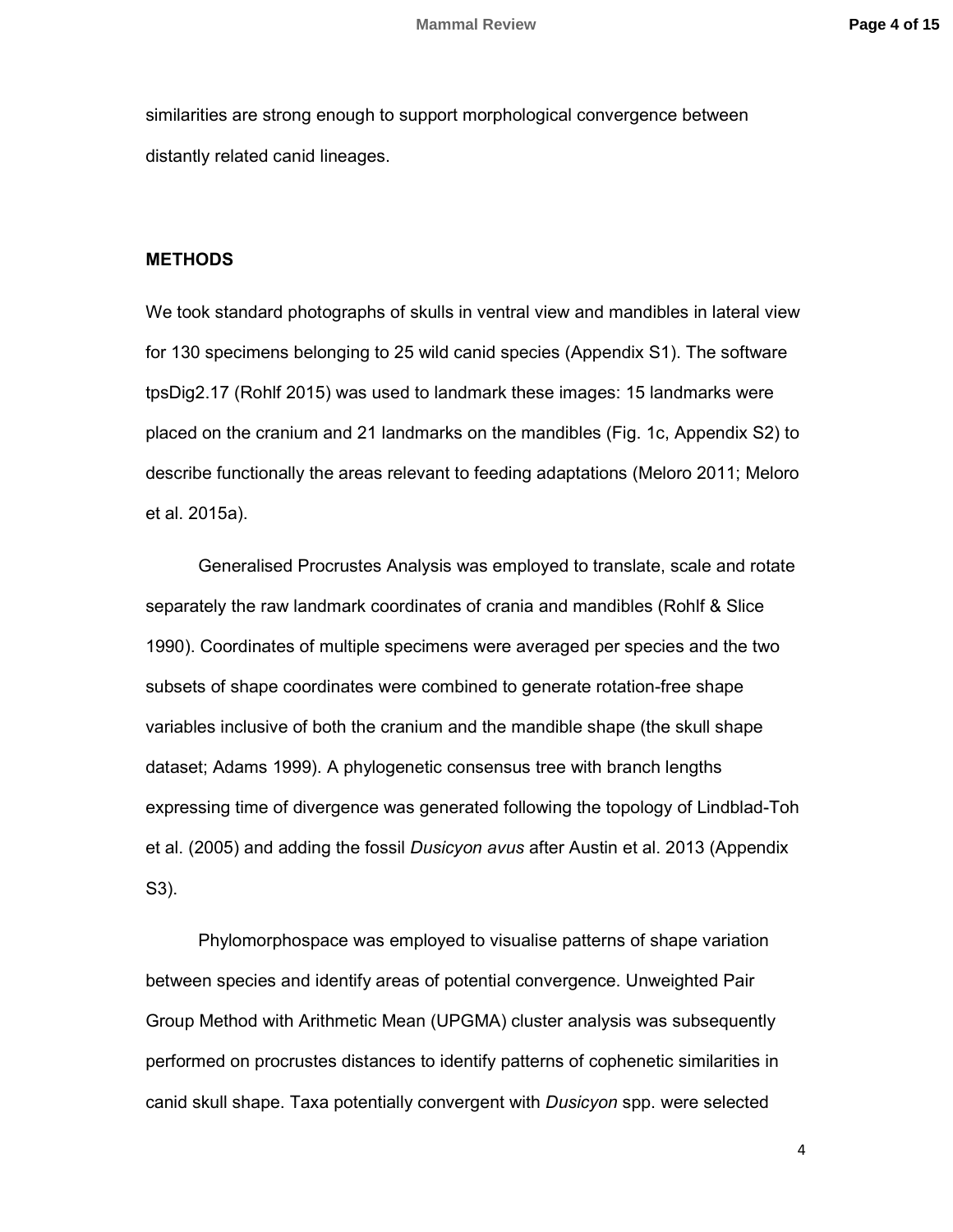#### **Page 5 of 15** Mammal Review

after inspection of the UPGMA tree. Convergence in the skull shape morphospace was tested by applying distance-based metrics recently introduced by Stayton (2015): *C*1 quantifies the magnitude of the phenotypic distance between two lineages that is lost by subsequent evolution; *C2*, *C3* and *C<sup>4</sup>* measure the degree of convergence (higher values represent higher convergence);  $C_5$  counts the number of lineages entering a region of a convergent morphospace. These metrics were also computed on a selection of other emerging convergent taxa for comparison. Phylogenetic evolutionary rates were finally produced on skull shape coordinates to compare the lineage inclusive of the Falkland Islands wolf and its ancestor with other canid lineages (Adams 2014). Meloro et al. (2015b) recently demonstrated that this approach can be used to explain convergent patterns in carnivores' morphology. All the analyses were repeated on the cranium and the mandible shape datasets separately to confirm patterns observed by merging the two into the skull shape dataset.

## **RESULTS**

A phylomorphospace of skull shape (Fig. 1a) showed the morphology of the bateared fox *Otocyon megalotis* to be substantially divergent from that of other species due to its relatively short rostrum and wide mandibular ramus (positive scores for Principal Component 1). Both *Dusicyon* spp. clustered in the central region of the morphospace together with Old World jackals (*Canis* spp.). Hypercarnivorous dogs including *Lycaon*, *Cuon* and the New World *Speothos* all had negative scores for Principal Component 2. This pattern of morphospace occupation persisted when cranium and mandibles were analysed separately (Appendices S4 and S5).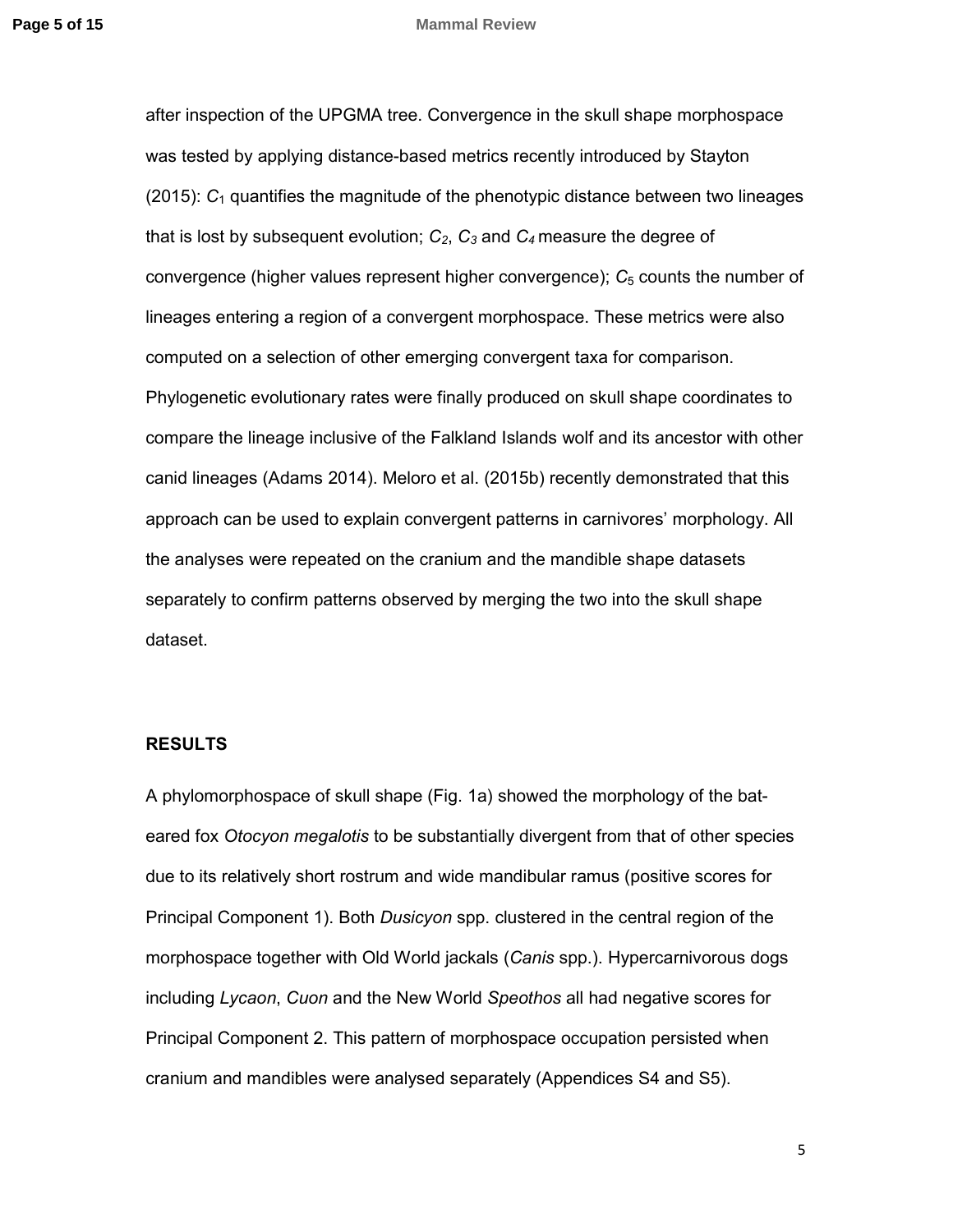UPGMA cluster analysis showed clustering of the *Dusicyon* spp. with Old World jackals (Fig. 1b). The cluster had a high cophenetic correlation value ( $r =$ 0.887) and the position of *Dusicyon* spp. remained relatively unchanged when UPGMA trees were repeated for cranial and mandibular shape datasets (Appendices S6 and S7). Other emerging clusters included the hypercarnivore group *Lycaon*, *Cuon*, and *Speothos* and the hypocarnivores *Chrysocyon, Vulpes bengalensis,* and *Vulpes pallida*. The distance-based metrics supported convergence between *Dusicyon* and jackals in all datasets except the cranium, however convergence was low compared to that obtained for hyper- and hypocarnivorous (Table 1).

Phylogenetic evolutionary rates of skull shape data differed significantly among canid clades (σ ratio=2.421, P=0.025); the group "*Chrysocyon*, *Speothos*, *Dusicyon*" showed the fastest rate (σ = 1.52E-05), followed by "*Cerdocyon*, *Lycalopex*" (σ = 9.68E-06), then Old World Canini (σ = 9.59E-06) and the Vulpini tribe (σ = 6.26E-06, Appendix S8). This pattern emerged also in the cranial dataset, while for the mandible the sigma ratio was not significantly different from random expectation (Appendices S8 and S9).

#### **DISCUSSION**

Skull shape is often the result of a compromise between functional adaptation and phylogenetic constraint in the Carnivora. Canids appear to be no exception. By combining cranial and mandibular shape data, we provided support for morphological convergence between the South American *Dusicyon* spp. and the Old World jackals. These species were traditionally interpreted as generalist predators that show no particular modification in the cranium or the mandible when compared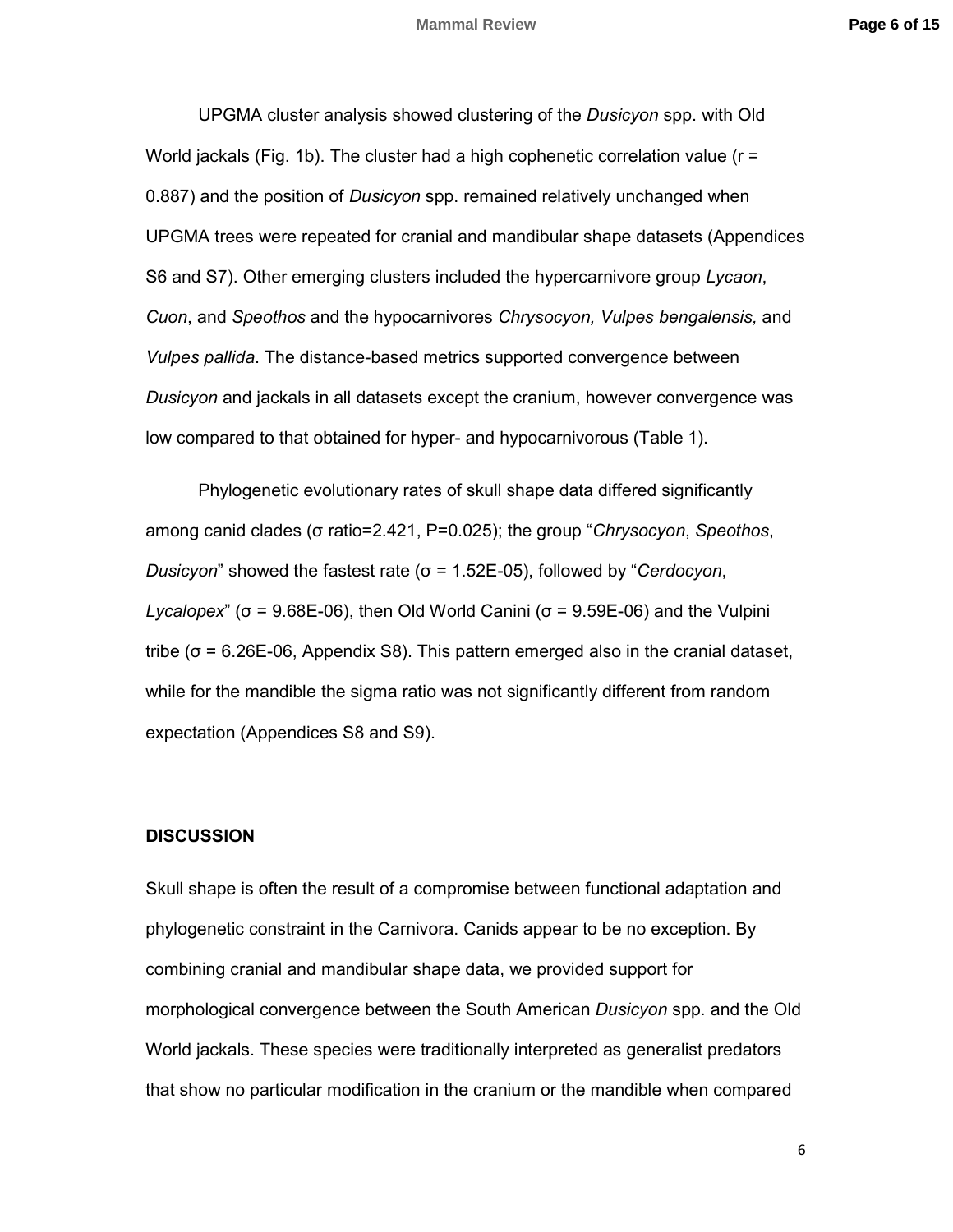#### **Page 7 of 15 Mammal Review**

to hypercarnivorous dogs (Slater et al. 2009b). Our phylomorphospace confirms this: there is close clustering of *Lycaon*, *Cuon* and the New World *Speothos* due to their ability to generate high bite forces relative to their body weight (Damasceno et al. 2013). We also identified convergence between the maned wolf *Chrysocyon brachyurus* and two species of foxes (*Vulpes bengalensis* and *Vulpes pallida*). The skull shape of *Chrysocyon* is characterised by a relatively small zygomatic arch, small upper carnassial (P4,  $4<sup>th</sup>$  premolar) and a narrow muzzle, traits unusual for such a large wolf (Bubadue et al. 2016): this could explain similarities with hypocarnivorous *Vulpes* spp. The relatively small dentition and wide angular process of the aberrant bat-eared fox *Otocyon megalotis* relates to a termite eating specialisation that requires quicker chewing cycles but low bite forces (Ewer 1973). In contrast, the centre ground of skull morphospace is occupied by generalist *Canis* and *Dusicyon* spp., characterised by a wide elongated muzzle, short zygomatic arch, large lower carnassial ( $m1$ ,  $1<sup>st</sup>$  molar) and thick elongated corpus mandibulae (Appendices S4 and S5). In all cases, their morphology differs substantially from those of Old World (*Vulpes* spp.) and New World (*Lycalopex* spp.) foxes. What could have generated such a pattern? We identified higher rates of evolutionary shape transformations in South American canids than in Old World Canini and Vulpini, thus supporting the morphospace invasion of *Dusicyon* into *Canis*, *Speothos* into hypercarnivores *Lycaon* and *Cuon*, and *Chrysocyon* into hypocarnivore *Vulpes* spp. Anecdotal observations by Darwin suggested that, in the Falkland Islands wolf, a relatively carnivorous diet might have evolved rapidly due to its isolation on an island with abundant marine mammals and nesting birds, later supplemented by the introduction of domestic animals (Quillfeldt et al. 2008). Prevosti et al. (2015) recently also predicted a carnivorous diet for the mainland *Dusicyon avus* that was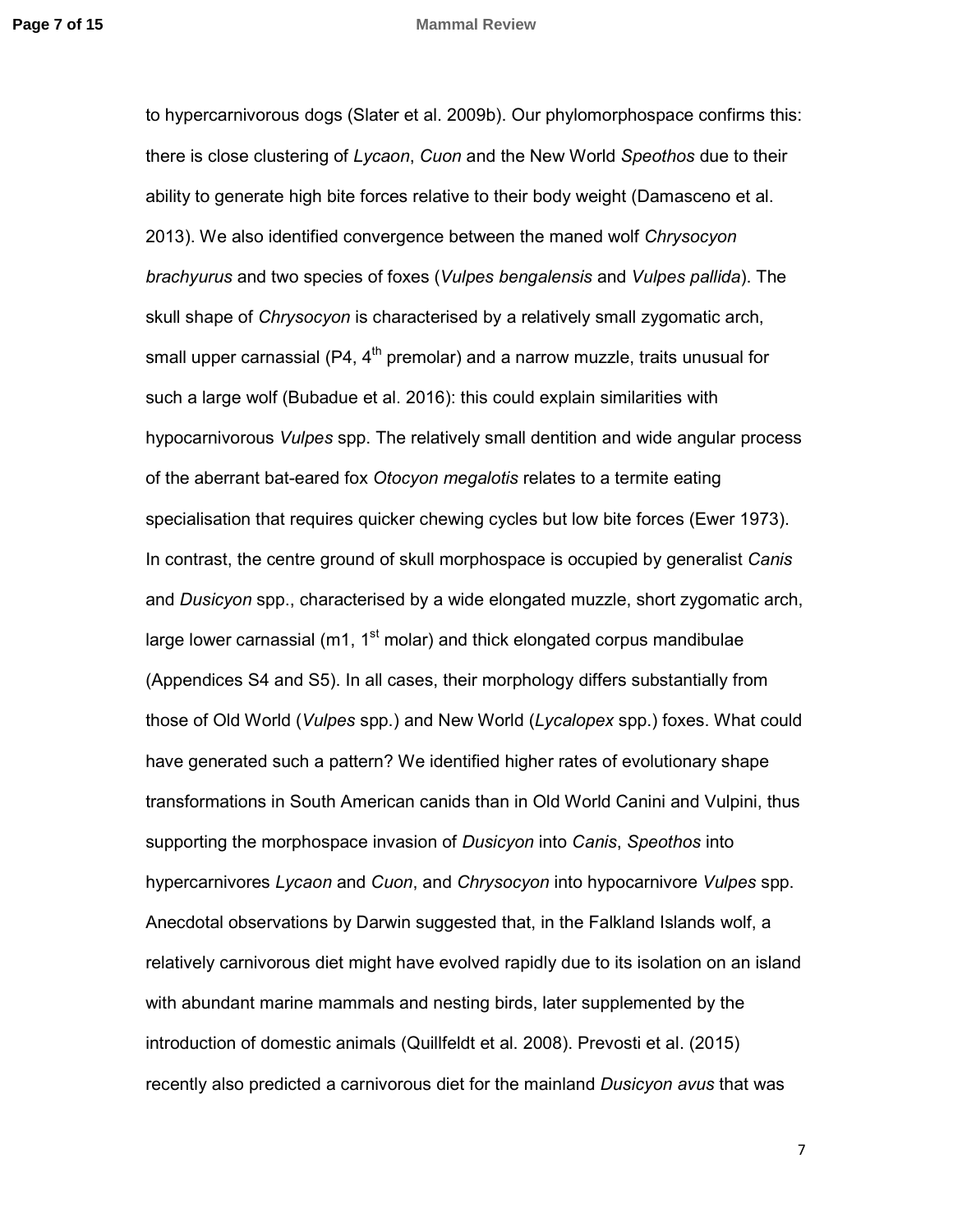probably capable of scavenging Pleistocene megafauna herbivores. Such a scavenging adaptation might have generated the substantial differentiation between the *Dusicyon* skull morphology and that of other South American foxes, although this divergence is not as extreme as found in the hypercarnivore *Speothos* and the hypocarnivore *Chrysocyon*.

### **ACKNOWLEDGEMENTS**

The authors are grateful to the following museum curators: P. Jenkins, A. Salvador (Natural History Museum, London); M. Reilly and J. Liston (Hunterian Museum and Art Gallery, Glasgow); A. Kitchener (National Museums of Scotland, Edinburgh); T. Parker (World Museum, Liverpool); E. Gilissen and W. Wendelen (Royal Museum for Central Africa, Tervuren, Belgium). Leverhulme Trust (project: Taxon-free palaeontological methods for reconstructing environmental change), Synthesys (project: Ecomorphology of extant African carnivores, BE-TAF 4901), CONICET (PIP 2011-164) and the Agencia Nacional de Promoción Científica y Tecnológica of Argentina (PICT 2011-309) provided financial support.

## **REFERENCES**

Adams DC (1999) Methods for shape analysis of landmark data from articulated structures. *Evolutionary Ecology Research* 1: 959–970.

Adams DC (2014) Quantifying and comparing phylogenetic evolutionary rates for shape and other high-dimensional phenotypic data. *Systematic Biology* 63: 166–177.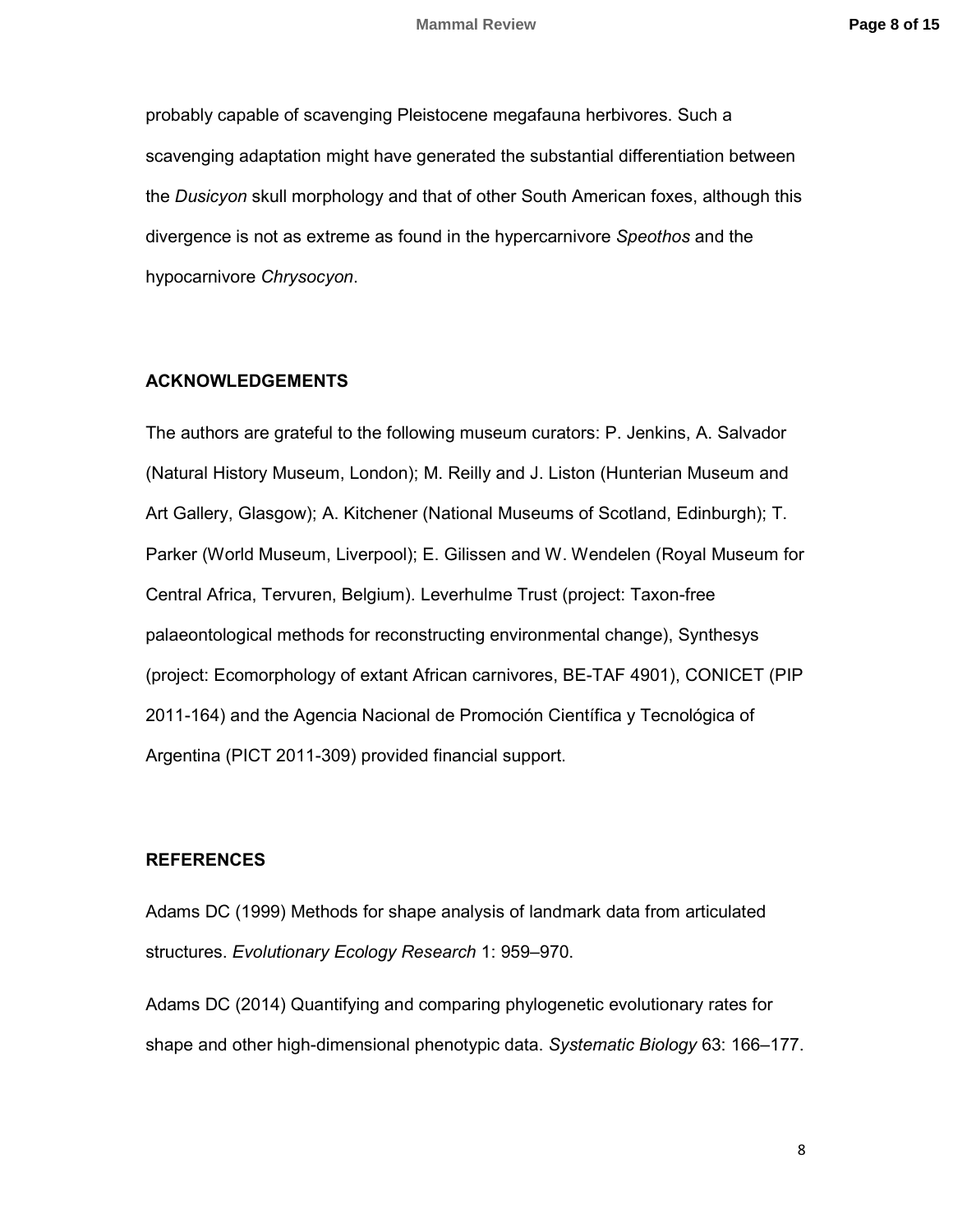Austin JJ, Soubrier J, Prevosti FJ, Prates L, Trejo V, Mena F, Cooper A (2013) The origins of the enigmatic Falkland Islands wolf. *Nature Communications* 4: 1552.

Bubadué JM, Cáceres N, Carvalho RS, Meloro C (2016) Ecogeographical variation in skull shape of South-American canids: abiotic or biotic processes? *Evolutionary Biology* 43: 145‒159.

Cabrera A (1931) On some South American canine genera. *Journal of Mammalogy* 12: 54‒67.

Clutton-Brock J, Corbet GB, Hills M (1976) A review of the family Canidae with a classification by numerical methods. *Bulletin of the British Museum (Natural History), Zoology* 29: 117‒199.

Damasceno EM, Hingst‐Zaher E, Astúa, D (2013) Bite force and encephalization in the Canidae (Mammalia: Carnivora). *Journal of Zoology* 290: 246–254.

Ewer RF (1973) *The Carnivores.* Cornell University Press, New York. USA.

Figueirido B, Tseng ZJ, Martín‐Serra A (2013) Skull shape evolution in durophagous carnivorans. *Evolution* 67: 1975−1993.

Hamilton Smith C (1839) *The Naturalists' Library. Mammalia, Volume IX, Dogs: Canidae or Genus Canis of Authors; Including also the Genera Hyaena and Proteles*. W.H. Lizars, Edinburgh, UK.

Huxley TH (1880) On the cranial and dental characters of the Canidae. *Proceedings of the Zoological Society of London* 48: 238−288.

Kraglievich L (1930) *Craneometría y clasificación de los canidos sudamericanos especialmente los Argentinos actuales y fósiles.* Imprenta y Casa Editora.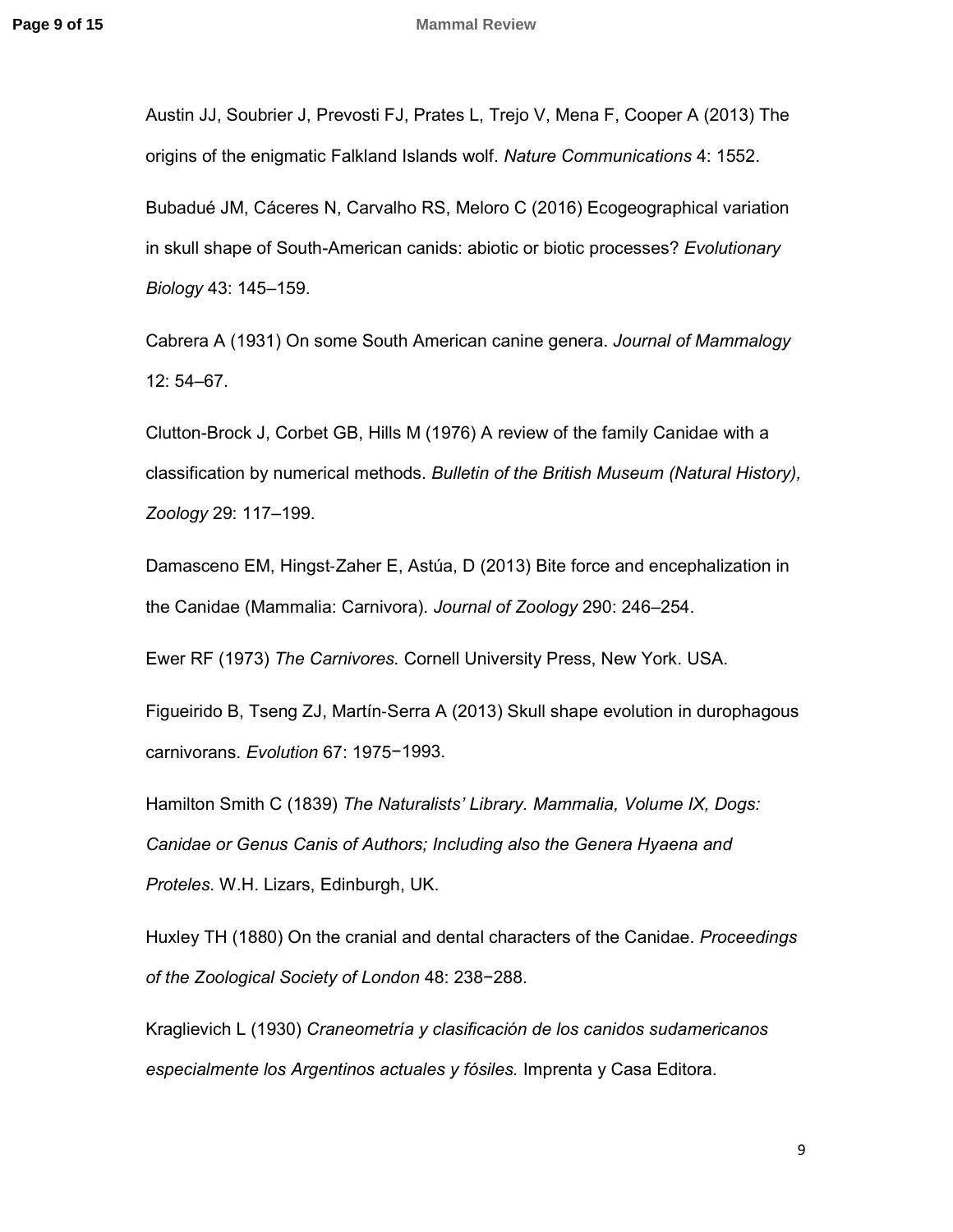Lindblad-Toh K, Wade CM, Mikkelsen TS, Karlsson EK, Jaffe DB, Kamal M et al. (2005) Genome sequence, comparative analysis and haplotype structure of the domestic dog. *Nature* 438: 803–819.

Meloro C (2011) Feeding habits of Plio–Pleistocene large carnivores as revealed by their mandibular geometry. *Journal of Vertebrate Paleontology* 31: 428–446.

Meloro C, Hudson A, Rook L (2015a) Feeding habits of extant and fossil canids as determined by their skull geometry. *Journal of Zoology* 295: 178–188.

Meloro C, Clauss M, Raia P (2015b) Ecomorphology of Carnivora challenges convergent evolution. Organisms Diversity & Evolution 15: 711–720.

Pocock RI (1913). The affinities of the Antarctic wolf (*Canis antarcticus*).

*Proceedings of the Zoological Society of London* 83: 382–393.

Prevosti FJ, Ramírez MA, Schiaffini M., Martin F, Udrizar Sauthier DE, Carrera M, Sillero-Zubiri C, Pardiñas UF (2015) Extinctions in near time: new radiocarbon dates point to a very recent disappearance of the South American fox *Dusicyon avus* (Carnivora: Canidae). Biological Journal of the Linnean Society 116: 704–720.

Prevosti FJ, Santiago F, Prates L, Salemme M (2011) Constraining the time of extinction of the South American fox *Dusicyon avus* (Carnivora, Canidae) during the late Holocene. Quaternary International 245: 209-217.

Quillfeldt P, Schenk I, McGill RAR, Strange IJ, Masello JF, Gladbach A, Roesch V, Furness RW (2008) Introduced mammals coexist with seabirds at New Island, Falkland Islands: abundance, habitat preferences, and stable isotope analysis of diet. *Polar Biology* 31: 333–349.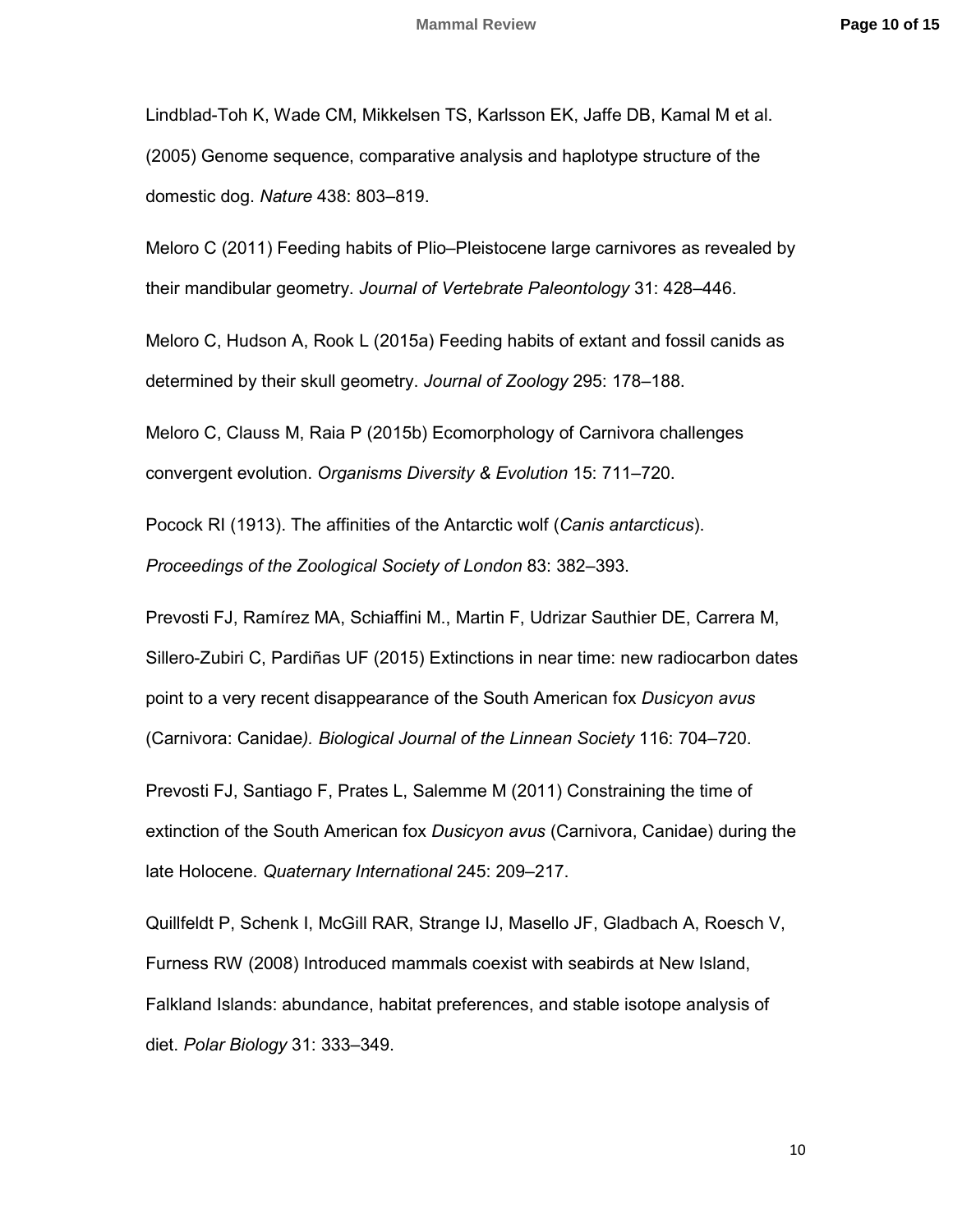Rohlf FJ (2015) The tps series of software. *Hystrix, the Italian Journal of Mammalogy*   $26: 1 - 4.$ 

Rohlf FJ, Slice D (1990) Extensions of the Procrustes method for the optimal superimposition of landmarks. Systematic Biology 39: 40-59.

Slater GJ, Thalmann O, Leonard JA, Schweizer RM, Koepfli KP, Pollinger JP,

Rawlence NJ, Austin JJ, Cooper A, Wayne RK (2009a) Evolutionary history of the Falklands wolf. *Current Biology* 19: 937‒938.

Slater GJ, Dumont ER, Van Valkenburgh B (2009b) Implications of predatory specialization for cranial form and function in canids. *Journal of Zoology* 278: 181-188.

Stayton CT (2015) The definition, recognition, and interpretation of convergent evolution, and two new measures for quantifying and assessing the significance of convergence. Evolution 69: 2140-2153.

Van Gelder RG (1978) A review of Canid classification. *American Museum Novitates* 2635: 1725.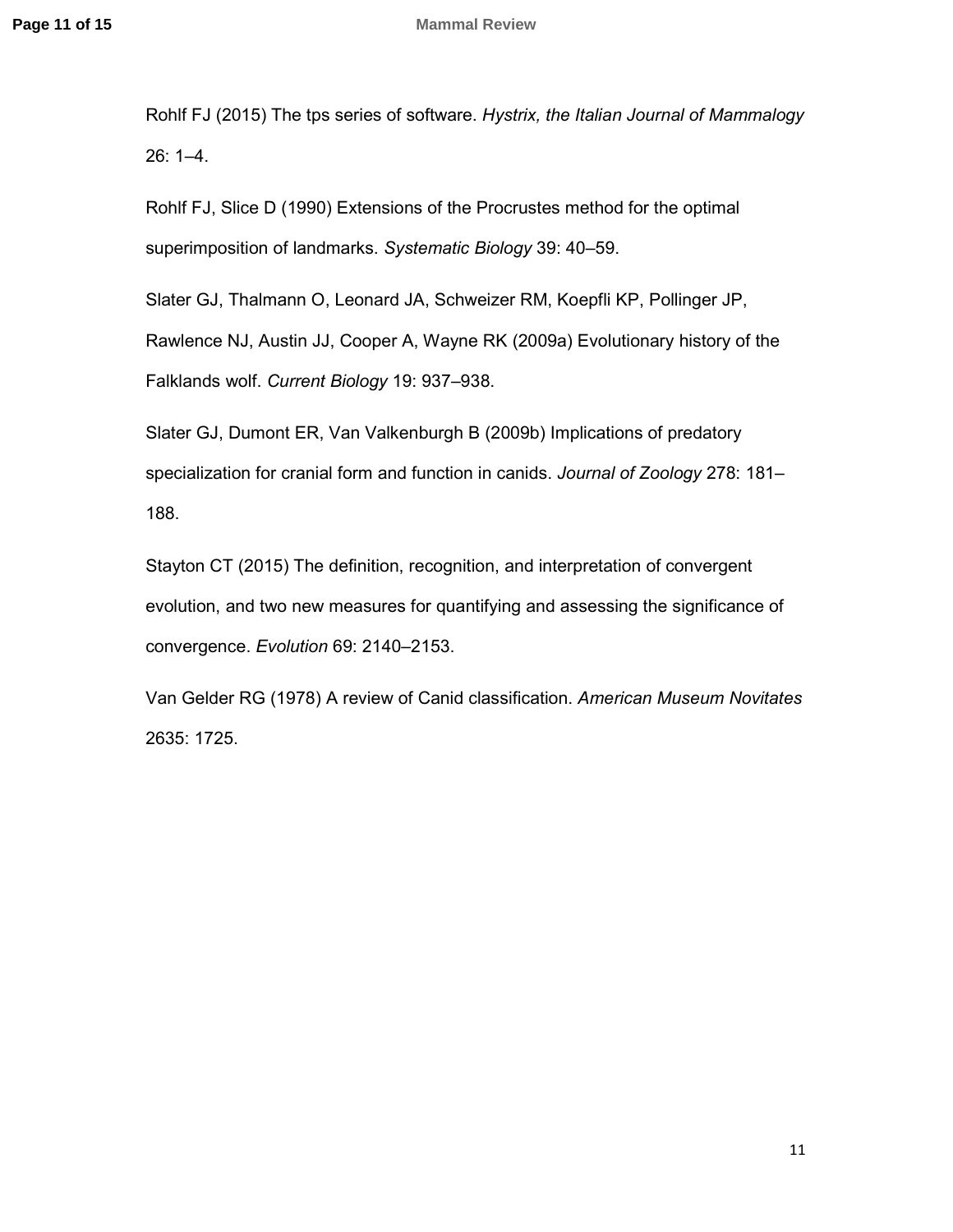## **Figure Legends**

**Fig. 1.** (a) Skull phylomorphospace for a sample of 25 species of canids. Deformation grids at the bottom show coordinated shape changes between crania and mandible from negative (left) to positive (right) Principal Component (PC) 1 vector scores. The white circles represent reconstructed ancestral shape coordinates in the phylomorphospace. Abbreviations: SA = South American; Falkland clade = *Chrysocyon + Speothos* + *Dusicyon*; OW = Old World; var. variance. (b) UPGMA cophenetic tree based on Procrustes distances generated by skull shape data. Cophenetic correlation is 0.887. Colour code follows clade subdivision as in (a). (c) Cranium and mandible of Falkland Islands wolf showing the outlined landmark configuration (for details see also Appendix S2).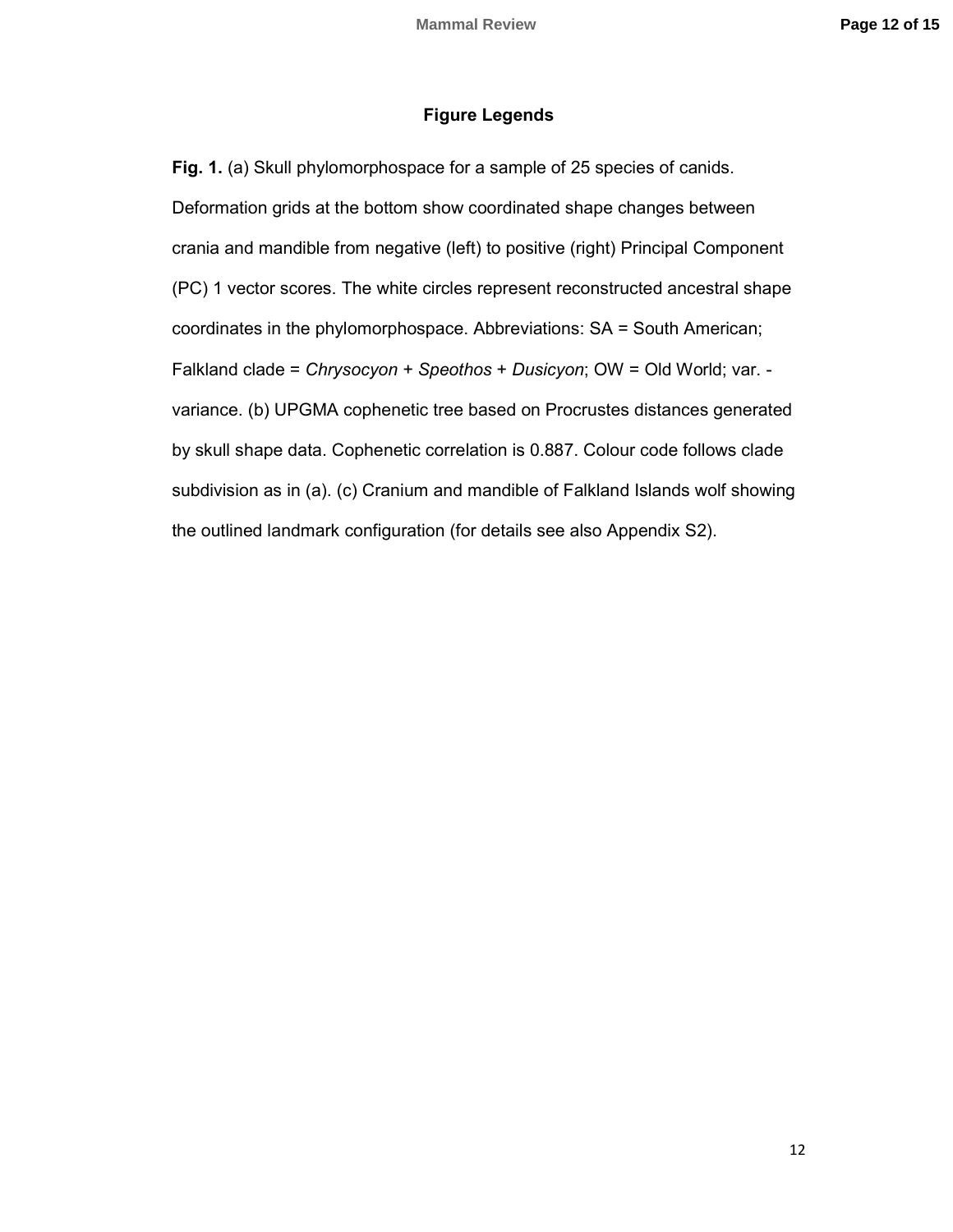## **Tables**

**Table 1.** Similarity-based measures of convergence and their P values for the groups: *Dusicyon* spp. and Old World jackals, hypercarnivores (*Lycaon*, *Cuon* and *Speothos*), and hypocarnivores (*Chrysocyon*, *Vulpes bengalensis* and *Vulpes pallida*). The first two Principal Components axes were used, from the whole skull shape dataset, and from the cranium and the mandible separately. Significance is highlighted in bold.

|                              |              |           | $C_1$ | C <sub>2</sub> | $C_3$ | $C_4$ | $C_5$ |
|------------------------------|--------------|-----------|-------|----------------|-------|-------|-------|
| Dusicyon spp.<br>and jackals | Skull        | Parameter | 0.282 | 0.007          | 0.008 | 0.016 | 3.000 |
|                              |              | P value   | 0.043 | 0.239          | 0.446 | 0.398 | 0.106 |
|                              | Cranium      | Parameter | 0.271 | 0.008          | 0.009 | 0.016 | 4.000 |
|                              |              | P value   | 0.055 | 0.205          | 0.389 | 0.384 | 0.075 |
|                              | Mandible     | Parameter | 0.285 | 0.008          | 0.009 | 0.017 | 4.000 |
|                              |              | P value   | 0.043 | 0.185          | 0.390 | 0.322 | 0.051 |
| Hypercarnivores              | <b>Skull</b> | Parameter | 0.494 | 0.024          | 0.027 | 0.051 | 3.000 |
|                              |              | P value   | 0.011 | 0.002          | 0.015 | 0.009 | 0.001 |
|                              | Cranium      | Parameter | 0.270 | 0.017          | 0.020 | 0.035 | 4.000 |
|                              |              | P value   | 0.102 | 0.028          | 0.054 | 0.053 | 0.025 |
|                              | Mandible     | Parameter | 0.443 | 0.023          | 0.024 | 0.049 | 4.000 |
|                              |              | P value   | 0.025 | 0.007          | 0.031 | 0.015 | 0.001 |
| Hypocarnivores               | <b>Skull</b> | Parameter | 0.531 | 0.028          | 0.032 | 0.032 | 3.000 |
|                              |              | P value   | 0.019 | 0.015          | 0.060 | 0.076 | 0.126 |
|                              | Cranium      | Parameter | 0.654 | 0.033          | 0.038 | 0.039 | 3.000 |
|                              |              | P value   | 0.007 | 0.008          | 0.029 | 0.036 | 0.005 |
|                              | Mandible     | Parameter | 0.419 | 0.024          | 0.026 | 0.026 | 5.000 |
|                              |              | P value   | 0.052 | 0.051          | 0.127 | 0.151 | 0.030 |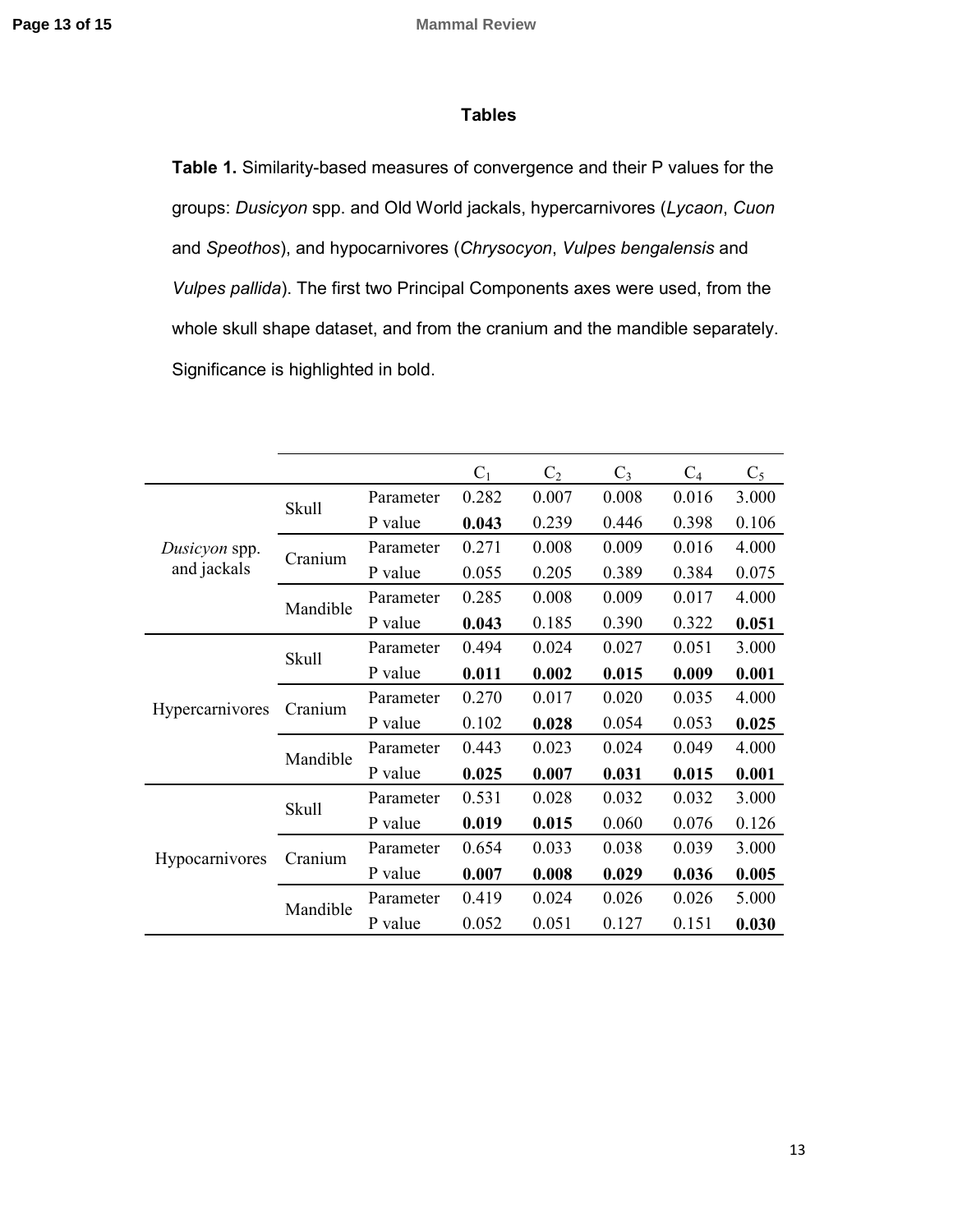## **SUPPORTING INFORMATION**

Additional supporting information may be found in the online version of this article at the publisher's web-site.

**Appendix S1** List of taxa and number of specimens whose crania and mandibles were included for morphometric analyses.

**Appendix S2** Landmark configuration employed to describe cranial (a) and mandibular (b) shape.

**Appendix S3** Information on phylogeny and divergence time dating.

**Appendix S4** Phylomorphospace obtained for the cranium shape dataset.

**Appendix S5** Phylomorphospace obtained for the mandible shape dataset.

**Appendix S6** UPGMA tree based on cranium shape data.

**Appendix S7** UPGMA tree based on mandible shape data.

**Appendix S8** Sigma evolutionary rates computed on skull, cranial and mandible shape data for different Canidae clades (a, b).

**Appendix S9** Sigma evolutionary rates computed on skull, cranial and mandible shape data for different Canidae clades (a, b).